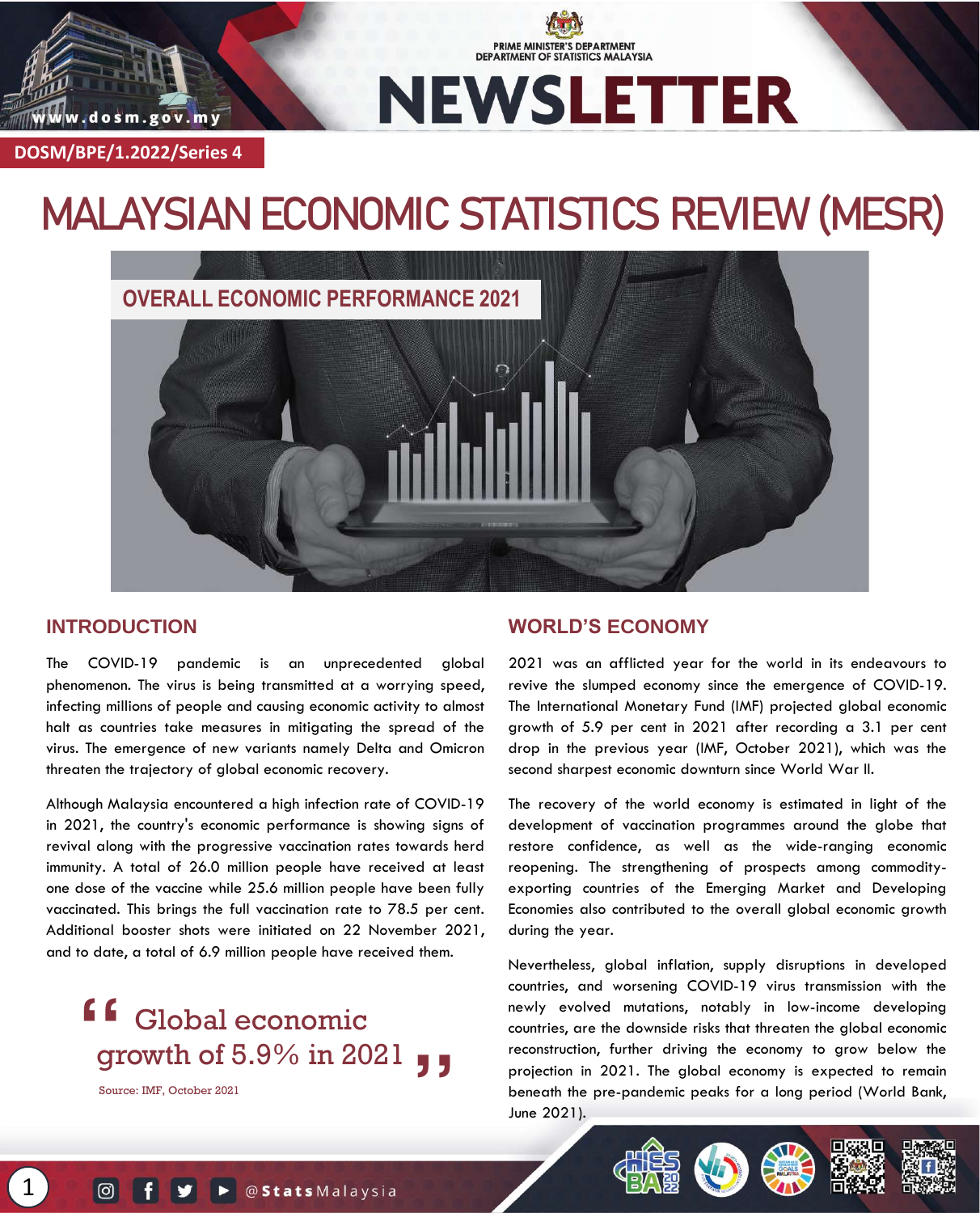According to the regional group, the 2021 Gross Domestic Product (GDP) in Europe is projected to surge by 5.4 per cent, mainly driven by the Euro Area and the United Kingdom (UK). While the United States of America (USA) is forecasted to advance at a rate of 6.0 per cent. Meanwhile, countries in the Asian region are expected to chalk up by 6.5 per cent with China and India growing above the group growth average. However, the ASEAN-5 that comprises Indonesia, Thailand, Vietnam, the Philippines and Malaysia is estimated to grow slower at 2.9 per cent. Other regions such as the Middle East and Central Asia and Sub-Saharan Africa are projected to grow by 4.1 per cent and 3.7 per cent respectively.

#### **MALAYSIA'S ECONOMY**

Towards the end of 2021, a livelier economy is expected to be seen in Malaysia as most states transition to Phase Four of the National Recovery Plan (NRP). Based on the first nine-month performance in 2021, Malaysia's economy grew by 3.0 per cent compared to a negative 6.4 per cent in the same period in 2020. However, the level of national GDP attained in 2021 is expected to be 3.8 per cent below the pre-pandemic projection (the first nine months of 2019), apart from the Manufacturing Sector which registered a value added of RM245.4 billion in 2021 compared to RM234.6 billion (2019).

The Services, Manufacturing, and Mining & quarrying sectors showed positive growth in the three quarters of 2021 where the Services sector grew by 1.4 per cent. This growth was supported by the Finance and Insurance (12.5%) subsector and Information & Communication (6.1%).

The Manufacturing sector expanded by 9.7 per cent, driven by export-oriented industries which grew by 12.1 per cent. The main subsector that drove the growth were Petroleum, chemicals, rubber & plastic products (15.3%).

The Mining & quarrying sector also recorded a growth of 1.3 per cent. This performance was driven by the Natural gas subsector which increased to 7.6 per cent. The Construction and Agriculture sectors showed better growth although they remained negative at 2.6 per cent and 1.2 per cent respectively. This was driven by the Specialised construction activities (25.2%) and the Other agriculture subsector (5.9%), respectively.

On the demand side, the performance of the first nine months of 2021 for Private Final Consumption Expenditure recorded a growth of 1.3 per cent compared to a negative 4.6 per cent in 2020, while Government Final Consumption Expenditure increased by 7.7 per cent. However, Gross Fixed Capital Formation recorded a growth of negative 0.02 per cent, recovering from a negative 15.3 per cent in the previous year.

The COVID-19 pandemic has shaken the country's economy, especially the Tourism industry. However, this situation is straightened out by the Information and communication technology (ICT) industry that rose due to the implementation of the Movement Control Order (MCO). The contribution of ICT to the economy in 2020 was RM320.0 billion with a double-digit growth of 10.4 per cent compared to 7.3 per cent in the previous year. The digital economy continues to shine as businesses begin to shift to digital platforms and e-commerce, further showing positive developments despite the country facing severe challenges following the COVID-19 pandemic.

 $\mathop{\mathrm{III}}\nolimits$ 



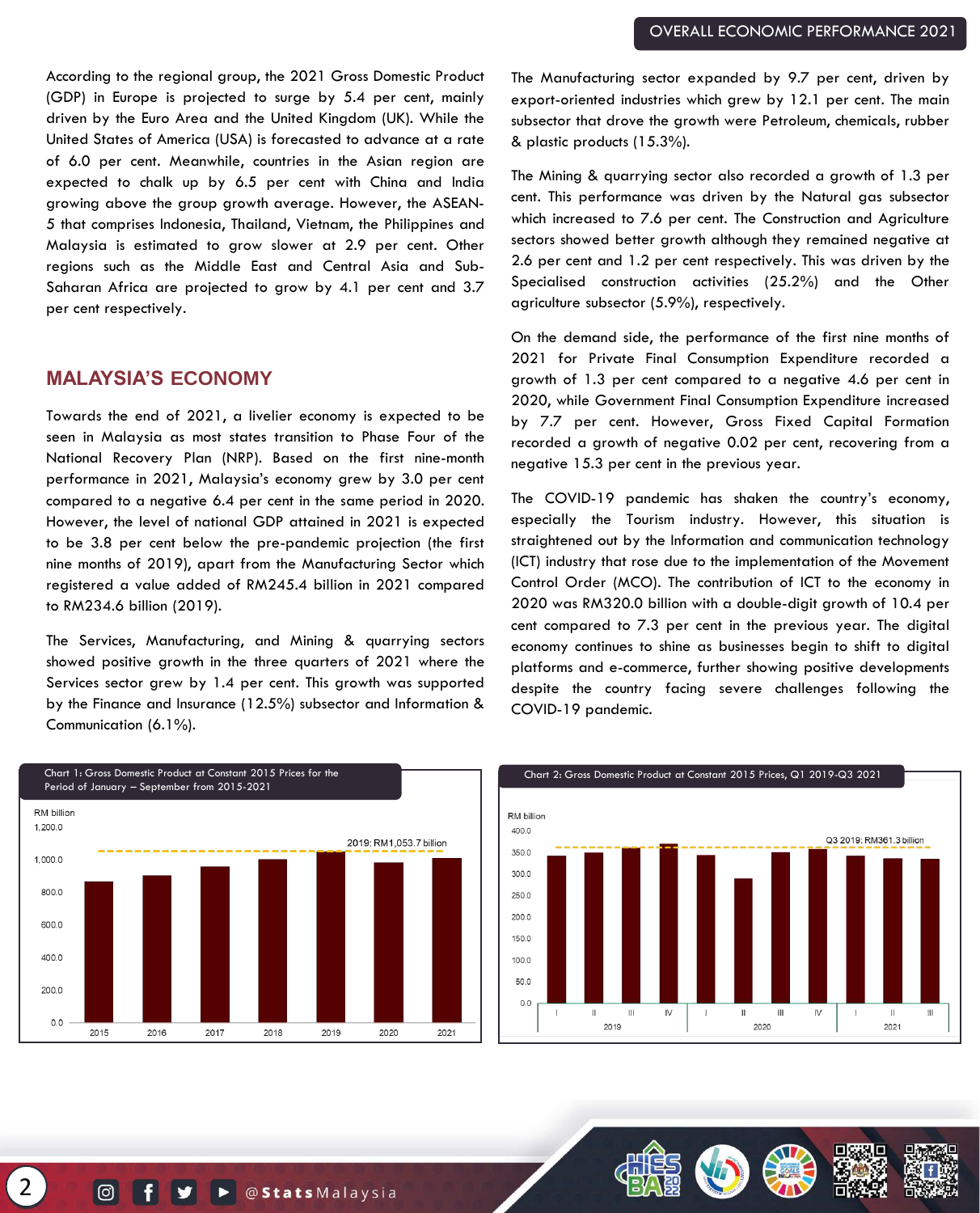## **SERVICES - WHOLESALE AND RETAIL TRADE SUBSECTOR**

The Wholesale & Retail Trade subsector began to show recovery in June 2020 aftershocks that occurred in April and May following the outbreak of COVID-19 earlier in that year. The implementation of the MCO on 18 March 2020 which resulted in the restriction of many economic activities has had a significant impact on this subsector whereby sales declined 35.2 per cent in April 2020.

On a year-on-year basis, this subsector showed a significant recovery in April 2021, registering total sales of RM111.1 billion as compared to RM66.9 billion recorded in the same month of the previous year. The good performance was due to the base effect from the very steep fall in April 2020, the first whole month of MCO. All subsectors showed a significant increase, namely Retail Trade which increased by RM16.0 billion; followed by Wholesale Trade at RM15.3 billion and Motor Vehicles at RM13.0 billion.

Nevertheless, the increasing momentum declined slightly in June and July 2021 following the re-implementation of the MCO due to a significant increase in COVID-19 cases. The Motor Vehicles subsector was the most affected with sales registered at RM925.3 million in June 2021 as compared to RM11.6 billion recorded in the previous month.

For the first ten months of 2021, sales of the Wholesale and Retail Trade subsector rose 3.8 per cent, registering RM1.1 trillion as compared to RM1.0 trillion in the same period last year. This was mainly contributed by the increase in the Wholesale Trade and Retail Trade subsectors by 6.6 per cent to RM527.8 billion and 4.3 per cent to RM437.4 billion respectively. However, the Motor Vehicles subsector declined by 11.0 per cent to record RM96.1 billion.

**Table 1: Sales Value and Percentage Change, January-October 2020 and January-October 2021**

|                        | <b>Sales (RM million)</b> | Percentage      |               |
|------------------------|---------------------------|-----------------|---------------|
|                        | Jan-Oct<br>2020           | Jan-Oct<br>2021 | Change<br>(%) |
| <b>Wholesale Trade</b> | 495,250                   | 527,833         | 6.6           |
| <b>Retail Trade</b>    | 419,332                   | 437,425         | 4.3           |
| <b>Motor Vehicles</b>  | 108,029                   | 96,145          | $-11.0$       |
| Total                  | 1,022,611                 | 1,061,402       | 3.8           |



## **MANUFACTURING**

The Industrial Production Index (IPI) in the first 10 months of 2021 recorded an increase of 7.3 per cent as compared to the same period of the previous year (Jan. - Oct. 2020: -5.2%). The expansion of IPI was driven by all sectors: Manufacturing index (9.4%), Electricity index (1.9%) and Mining index (1.8%) (Chart 4).

The increment recorded in Manufacturing sector was driven by exports-oriented output which grew by 11.7 per cent while domestic-oriented output increased by 4.5 per cent. The largest contributor to the Manufacturing sector was Petroleum, chemical, rubber & plastic products (14.8%), Electrical & electronics products (14.0%) and Non-metallic mineral products, basic metal & fabricated metal products (3.0%).

The sales value of Manufacturing sector registered an increase of 15.1 per cent (Jan. - Oct. 2020: -3.3%) amounted to RM1,268.5 billion as compared to the same period of 2020. The increase was attributed by Petroleum, chemical, rubber & plastics products (28.2%), Electrical & electronics products (13.7%) and Food, beverages & tobacco products (11.2%). The number of employees engaged during the period rose by 2.4 per cent (Jan. - Oct. 2020: -2.3%) to register 2.24 million persons while salaries & wages paid increased by 2.6 per cent (Jan. - Oct. 2020: -1.1%) to RM74.2 billion.

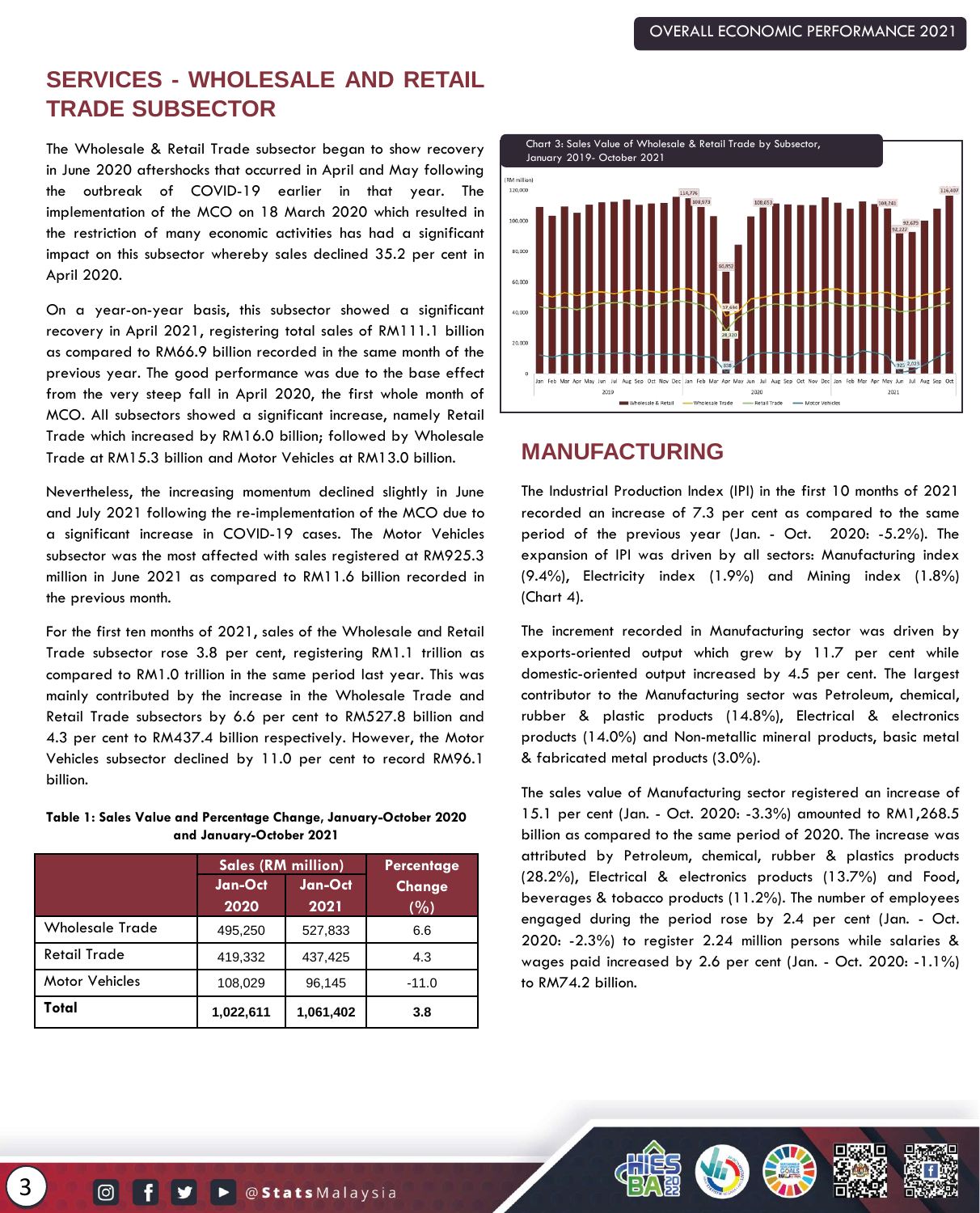

### **EXTERNAL SECTOR - MERCHANDISE TRADE**

Malaysia's total trade hit RM2 trillion mark for the first time in history, surged 24.6 per cent in the period of 11 months of 2021 compared to a 4.2 per cent decrease noted in the same period of 2020. Exports and imports soared by 25.7 per cent to RM1,116.0 billion and 23.3 per cent to RM894.4 billion, respectively. The increase in exports was attributed to higher exports of Electrical & electronics (E&E) products (+RM56.2 billion, +16.1%), Refined petroleum products (+RM31.1 billion, +63.6%), Palm oil & palm oil-based products (+RM30.9 billion, +47.7%) and Rubber gloves (+RM21.2 billion, +67.7%). Meanwhile, the main contributors to the rise in imports were E&E Products and Refined Petroleum Products with increases of RM54.2 billion (+23.6%) and RM25.3 billion (+48.9%), respectively. The significant expansion of Malaysia's trade was observed especially in the second quarter of 2021 with exports and imports boosted by 44.0 per cent and 33.3 per cent, respectively attributable to the low base in corresponding period of previous year and better external demand along with the global economic growth and health recovery.



#### **PRODUCER PRICE INDEX (PPI)**

Malaysia's Producer Price Index (PPI) experienced a slowdown due to the outbreak of COVID-19 pandemic which started in February 2020. The PPI decreased from 107.4 point in December 2019 to hit a low of 99.7 point in May 2020 and the index climbed to 105.1 point in December 2020. The PPI started the year 2021 at 107.2 point and by February 2021, the index breached the pre-pandemic level (December 2019) at 108.8 point and has since continued its uptrend momentum to reach a high of 116.3 in November 2021. This scenario was attributed to the rise in commodities prices (oil palm & petroleum) and electrical & electronic on the back of strong global demand as most developed countries open up their economy.

The PPI for the period January until November 2021 recorded a growth rate of 9.4 per cent compared to a negative 2.7 per cent in 2020. This growth was influenced by the increment in the Agriculture, forestry & fishing and mining sectors which grew at 32.3 per cent and 40.8 per cent respectively. Meanwhile, the Manufacturing sector recorded a growth of 5.3 per cent and the Water supply sector grew at a slower pace of 0.5 per cent. On the other hand, Electricity and gas supply was the only sector that recorded negative growth of 0.5 per cent.



| Table 2: Index and Percentage Change, January - November 2020 and |
|-------------------------------------------------------------------|
| January - November 2021                                           |

|                                      | <b>Index</b>      |                   | <b>Percentage</b>    |  |
|--------------------------------------|-------------------|-------------------|----------------------|--|
| <b>Sector</b>                        | Jan - Nov<br>2020 | Jan - Nov<br>2021 | <b>Change</b><br>(%) |  |
| Agriculture, forestry and<br>fishing | 107.6             | 142.4             | 32.3                 |  |
| Mining                               | 65.4              | 92.1              | 40.8                 |  |
| Manufacturing                        | 105.5             | 111.1             | 5.3                  |  |
| Electricity and gas supply           | 117.2             | 116.6             | $-0.5$               |  |
| <b>Water supply</b>                  | 111.6             | 112.2             | 0.5                  |  |
| Total                                | 102.2             | 111.8             | 9.4                  |  |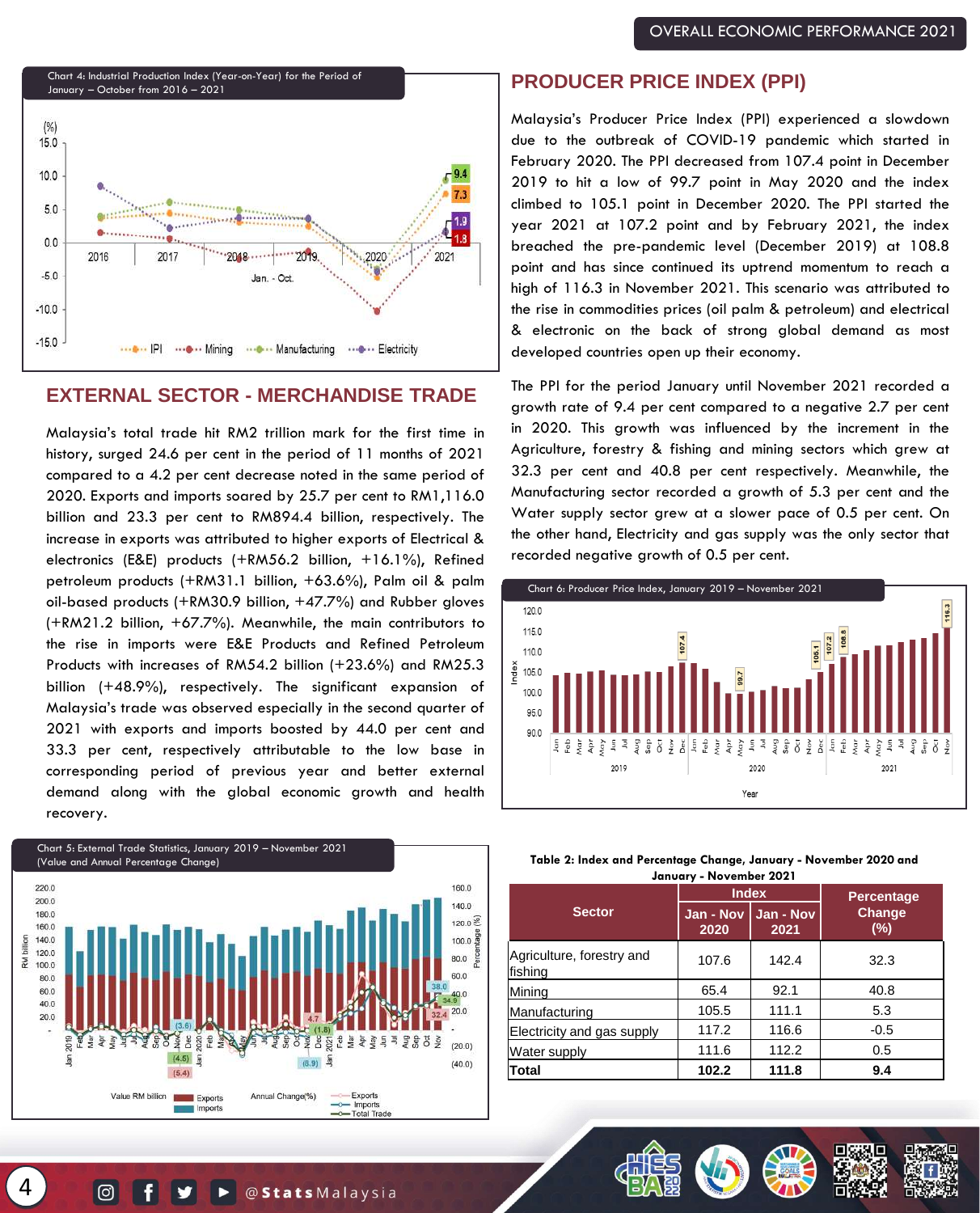#### **LABOUR MARKET**

The year 2021 had seen uneven recovery of Malaysia's labour force situation amid a continuous battle against COVID-19 pandemic. Employment continued to record gradual increases in 2021 as compared to 2020. In March 2021, employment rose to 15.33 million persons which surpassed the 15.29 million marked as of the end of 2019. Looking at the average number of employment for ten months in 2021, the number edged up 1.5 per cent as against 2020. Albeit, the increase was not as high as the growth recorded during the pre-pandemic. In relation to this, the implementation of the National Recovery Plan (NRP) and acceleration of the population vaccination during the second half of the year had also supported a better employment situation and subsequently the number stood at 15.55 million as of October 2021. In the meantime, unemployment rate remained above 4.0 per cent throughout 2021. After a gradual month-on-month decline to 4.5 per cent in May 2021, the rate peaked to 4.8 per cent in June as most economic activities came to a halt due to full lockdown. Amid transitions and progress made throughout the NRP period, unemployment rate continued to trend down ever since August and subsequently posted 4.3 per cent in October 2021, the lowest rate since April 2020. Nevertheless, the unemployment rate remained higher than between 3.2 to 3.4 per cent recorded in 2019.

Meanwhile, on the demand side, total jobs in economic sector were still lower than 8.66 million jobs recorded in 2019. Nevertheless, quarter-on-quarter, the number trend up to 8.41 million jobs as of the third quarter of 2021. The number of vacancies which reflected jobs opening also remained lower than the quarterly average of 205 thousand jobs vacancies in 2019, recording 174.0 thousand job vacancies in the third quarter of 2021. Towards the end of 2021, the labour market is set to gain recovery momentum as reflected by the labour force situation in October 2021.

Chart 7: Employed Persons and Employment-to-Population Ratio, January 2019 - October 2021



Chart 8: Unemployed Persons and Unemployment Rate, January 2019 - October 2021







Chart 11: Jobs, Filled Jobs and Vacancies, Q3 2019 – Q3 2021





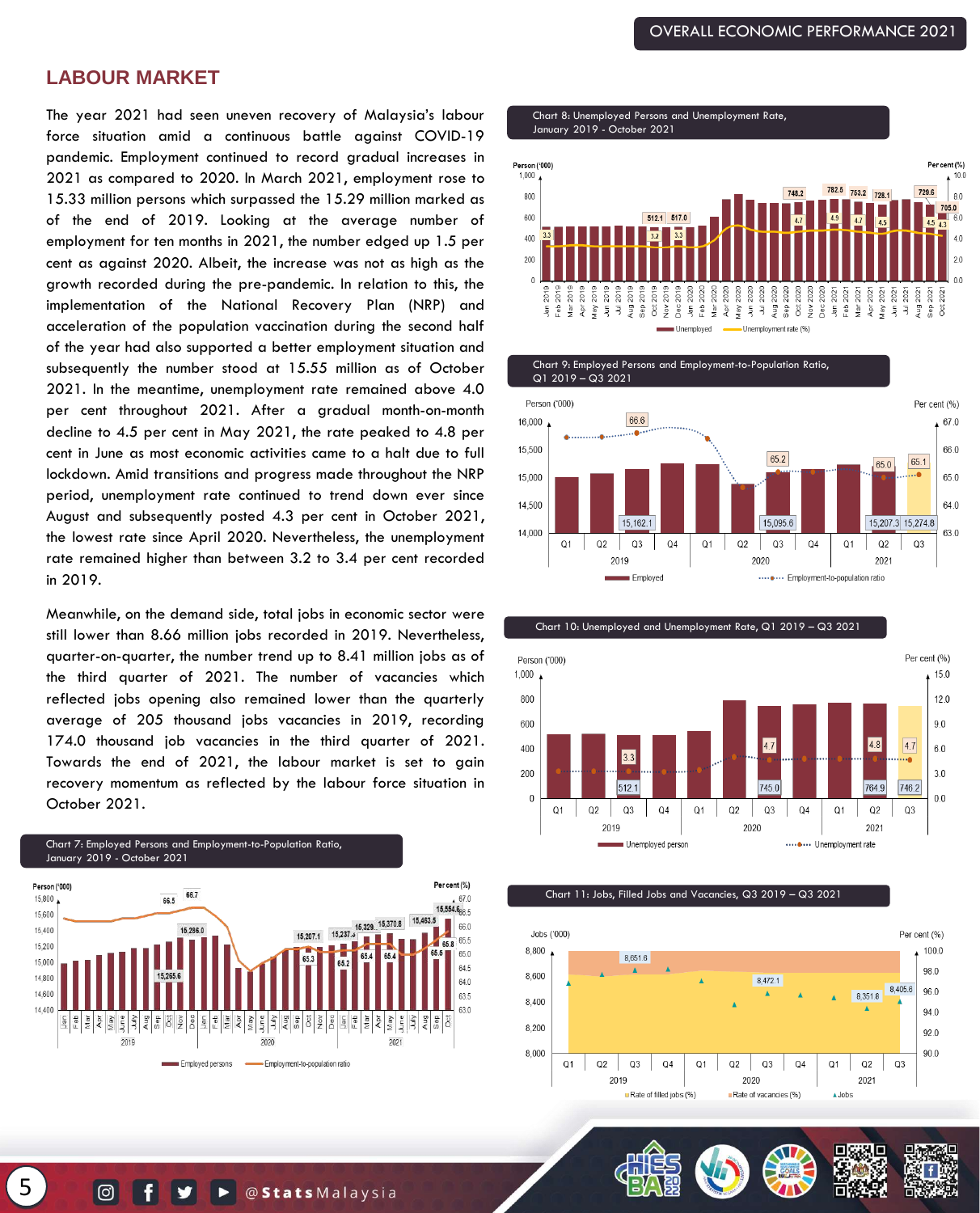### **ECONOMIC PROSPECT 2022**



Malaysia's growth trajectory for **2022** forecast to expand in the range of **5.5% – 6.5%**  "

Source: Malaysia Economic Outlook 2022 (MoF)

### **MALAYSIA'S ECONOMY**

Malaysia Economic Outlook 2022 (MoF) reported that Malaysia's growth trajectory for 2022 is forecast to expand in the range of 5.5% – 6.5% (Table 3). Four economic sectors are projected to expand on the supply side, led by the Services and Manufacturing sectors, accounting for more than 80% of the economy. The normalisation of economic activities underpinned by mass vaccination is anticipated to boost Services sector especially Wholesale and retail trade subsector and domestic tourismrelated activities. The projected growth of Manufacturing sector is also in line with the expected rising demand from export-oriented industries with gradual improvement.

Overall, the projections of economic growth are based on further expansion in global and domestic economic activities, fuelled by progressive vaccination rates amid losses in the large scale floods at the end of 2021. Nonetheless, the domestic demand recovery is also projected anchored by private consumption, following the gradual improvement in the labour market and consumer sentiments. Stronger external demand, especially for electrical and electronics (E&E) products and major commodities, is expected to support the surge in exports.

|                                  | Year on Year (Percent Change %) |        |         |                    |             |
|----------------------------------|---------------------------------|--------|---------|--------------------|-------------|
| <b>Kind of Economic Activity</b> | <b>Actual</b>                   |        |         | <b>Projections</b> |             |
|                                  | 2018                            | 2019   | 2020    | 20211              | 20221       |
| Agriculture                      | 0.1                             | 2.0    | $-2.2$  | $-0.8$             | 3.9         |
| Mining and quarrying             | $-2.2$                          | $-0.6$ | $-10.6$ | 1.5                | $-0.3$      |
| Manufacturing                    | 5.0                             | 3.8    | $-2.6$  | 8.1                | 4.7         |
| Construction                     | 4.2                             | 0.4    | $-19.4$ | $-0.8$             | 11.5        |
| <b>Services</b>                  | 6.9                             | 6.2    | $-5.5$  | 2.6                | 7.0         |
| <b>GDP at purchasers' prices</b> | 4.8                             | 4.4    | $-5.6$  | $3.0 - 4.0$        | $5.5 - 6.5$ |

#### **Table 3: GDP by Kind of Economic Activity, 2018-2022**

Source: Department of Statistics Malaysia

Note: 1- Economic Outlook 2022 by Ministry of Finance Malaysia